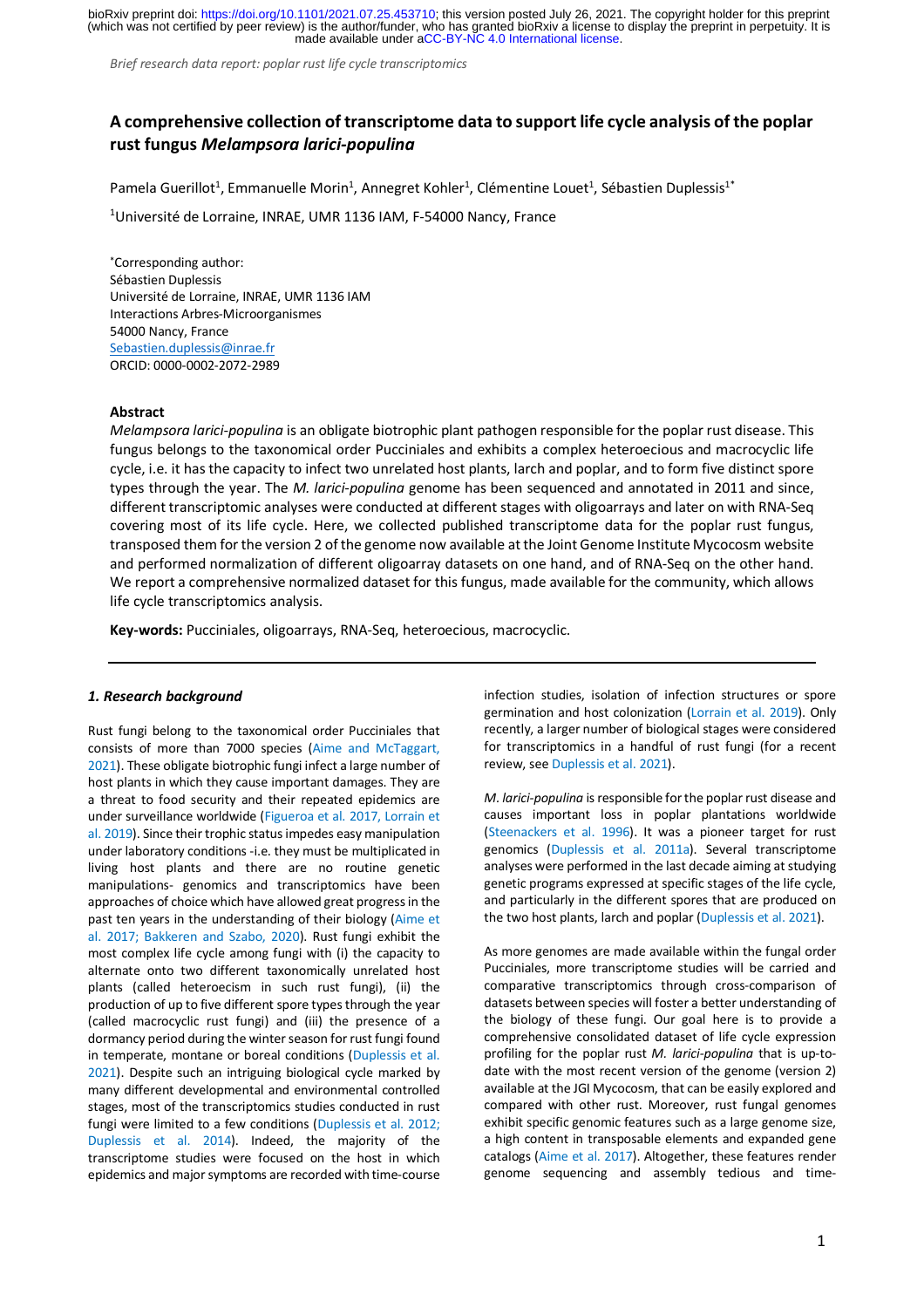made available under [aCC-BY-NC 4.0 International license.](http://creativecommons.org/licenses/by-nc/4.0/) (which was not certified by peer review) is the author/funder, who has granted bioRxiv a license to display the preprint in perpetuity. It is bioRxiv preprint doi: [https://doi.org/10.1101/2021.07.25.453710;](https://doi.org/10.1101/2021.07.25.453710) this version posted July 26, 2021. The copyright holder for this preprint

*Brief research data report: poplar rust life cycle transcriptomics*

consuming, even with long molecule sequencing technologies. Thus, transcriptomics of rust species without a reference genome is still a favorite approach and more analysis may be expected in the coming years. Comparison to the poplar rust genome annotation and to the life cycle transcriptomics dataset reported here will allow researchers in the rust community to rapidly compare their data and strengthen their hypotheses.

# *2. Methodology*

*Preliminary note: Although all transcriptomics data were produced in our laboratory, we decided to realize data collection and comparison as if we were an external user, collecting published expression datasets from the NCBI transcriptome repository Gene Expression Omnibus. Additional datasets were deposited in the FigShare repository (doi: 10.6084/m9.figshare.15048822). In case of discontinuity of service, the datasets are available from the corresponding author.*

# **Original** *M. larici-populina* **transcriptomic datasets**

Transcriptomics data established with the first version of the *M. larici-populina* reference genome isolate 98AG31 were retrieved from the NCBI Gene Expression Omnibus portal (https://www.ncbi.nlm.nih.gov/geo/ ) using source data identifiers GSE21624, GSE49099, and GSE106863 described in the related publications: dormant and germinated urediniospores and time course infection of poplar leaves from 24 to 168 hours post-inoculation (hpi) by urediniospores (Nimblegen oligoarrays; Duplessis et al., 2011b); telia collected in autumn before winter dormancy (Nimblegen oligoarrays; Hacquard et al., 2013); basidia produced from telia right after exiting dormancy, and pycnia and aecia produced on larch needles after infection with basidiospores (Illumina HiSeq RNA-Seq; Lorrain et al., 2018). All RNA sources correspond to the genome reference isolate 98AG31, except for telia, which were isolated from natural samples (Hacquard et al., 2013).

#### **Processing of oligoarray expression datasets**

In the original publications and GEO series, expression profiles were established based on the gene annotation of *M. laricipopulina* genome version 1 (16,499 genes). The current genome annotation (version 2) contains 19,550 genes, of which only a portion overlaps, making direct comparison limited. Genome annotations are available from the JGI Mycocosm website (https://mycocosm.jgi.doe.gov; Grigoriev et al. 2014). The initial expression data were re-analyzed in an attempt to transpose available expression data to the version 2 of the poplar rust genome annotation. First, the oligonucleotide sequences from the custom-commercial Roche-NimbleGen arrays (GEO platform GPL10350) were compared to the transcripts annotated in the version 2 of the genome using the blastn tool and were assigned to a given transcript only if the sequence showed a strict identity of 100% with a given oligonucleotide. Out of 72,038 oligoprobes, 50,676 matched to a transcript from the version 2 (with 1 to 4 probes per transcript). These 50,676 oligoprobes were associated with 13,804 transcripts from the version 2 of the *M. larici-populina* genome. These oligoprobes were selected along with 1,064 random probes used to determine background levels and are presented in the Dataset 1. Then, the raw fluorescence values assigned to the oligonucleotides in the GSE21487 and GSE49099 series were retrieved from the GEO website and all these data were analyzed with the ARRAYSTAR software (DNASTAR, Inc. Madison, WI, USA) following the procedure described in the original publications. ARRAYSTAR generates a normalization of the expression level of each transcript across oligoprobes and across biological replicates of the different biological stages considered. The major difference here with the original publications, is the normalization of all samples from Duplessis et al. (2011b) and Hacquard et al. (2013) altogether. The normalized expression values of the 13,804 transcripts are presented in the Dataset 2.

#### **Processing of RNA-Seq expression datasets**

Illumina RNA-Seq raw data from GSE106863 (Lorrain et al. 2018) were re-analyzed using the *M. larici-populina* genome version 2 following a similar procedure than in the original publication and the updated RNA-Seq analysis is now available at GEO as series GSE180724. Briefly, paired end reads from *M. larici-populina* basidia, spermogonia (also called pycnia) and aecia were mapped to transcripts from the poplar rust genome version 2 using the CLC Genomics Workbench 12.0 software (QIAGEN Digital Insights). Based on the CLC quality control, five nucleotides were removed at the 5' and 3' ends of the reads and the trimmed sequences were mapped onto *M. laricipopulina* transcripts

# (https://mycocosm.jgi.doe.gov/Mellp2\_3/;

Mellp2\_3\_GeneCatalog\_transcripts\_20151130.nt.fasta) using the CLC RNA-Seq Analysis procedure considering 90% identity over 90% of the sequence length (10 hits maximum per read). The unique reads values were retrieved for each transcript and data analysis and normalization were performed with DESeq2 (v1.32.0; Love et al. 2014) as described in Lorrain et al. 2018. Unique reads obtained after the CLC RNA-Seq analysis are available in the series GSE180724 and all normalized read counts obtained from DESeq2 are available in the Dataset 3. The R program version 4.1.0 (R core team, 2020) was used for presenting distribution of expression data in boxplots, through the packages tidyverse v1.3.1 (Wickham et al. 2019) and ggplot2 v3.3.5 (Wickham, 2009).

# *3. M. larici-populina life cycle transcriptomics dataset description*

Expression values obtained with NimbleGen oligoarrays and RNA-Seq for the 13,804 transcripts annotated in the *M. laricipopulina* genome version 2 were combined into a single Dataset 4 in order to view expression levels at the following life cycle stages: dormant and germinated urediniospores, time course infection of poplar leaf tissues by urediniospores at 24, 48, 96 and 168 hours post-inoculation (hpi), early telia in autumn, basidia formed in spring, and spermogonia (pycnia) and aecia produced after 7 and 14 days on larch needles. The box-plots in Figure 1 show the distribution of expression data at the different stages. Attempts were made to cross normalize the oligoarrays and RNA-Seq data (e.g. quantile normalization) to help comparison, however low expression values close to (or below) background systematically artificially rose at too high levels for accurate use of the data (not shown). The best option remained to place the life stages expression levels next to each other with the knowledge of the differences and limits in the methods used for data generation. The Table 1 shows the levels of the quartiles from the box-plots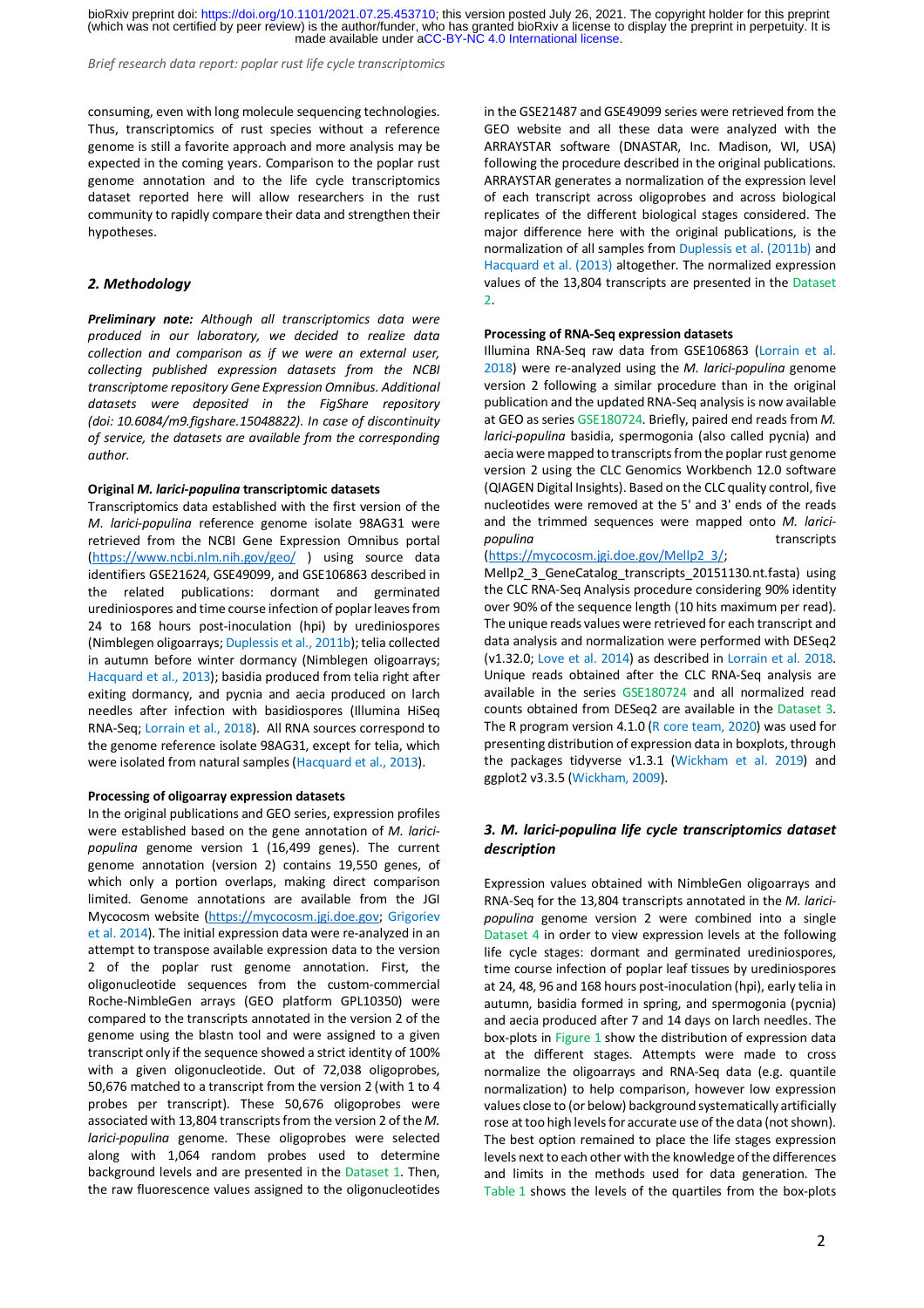made available under [aCC-BY-NC 4.0 International license.](http://creativecommons.org/licenses/by-nc/4.0/) (which was not certified by peer review) is the author/funder, who has granted bioRxiv a license to display the preprint in perpetuity. It is bioRxiv preprint doi: [https://doi.org/10.1101/2021.07.25.453710;](https://doi.org/10.1101/2021.07.25.453710) this version posted July 26, 2021. The copyright holder for this preprint

*Brief research data report: poplar rust life cycle transcriptomics*

displayed in Figure 1, which allows to determine whether the expression levels in the dataset should be considered below background, very low (below quartile 1), medium low or medium high (between the median and adjacent quartiles 1 and 3, respectively), or high (between quartile 3 and maximum value). Since cross-normalization was not satisfying, while exploring Dataset 4, users must always have in mind the intrinsic nature of the data and the distribution of expression values as depicted in Figure 1.

### *Datasets*

Dataset 1 to 4 are available in the FigShare repository under doi: 10.6084/m9.figshare.15048822.

**Dataset 1.** Match between oligonucleotides of the GEO platform GPL10350 and genes from the *M. larici-populina*  genome version 2.

**Dataset 2.** Normalized expression values of 13,804 transcripts in the *M. larici-populina* genome version 2 detected at life cycle stages initially reported in Duplessis et al. (2011b) and Hacquard et al. (2013) from oligoarray-based transcriptomics. **Dataset 3.** Normalized expression values of 19,550 genes from *Melampsora larici-populina* genome version 2 determined from life cycle stages reported in Lorrain et al. (2018) from RNA-Seq transcriptomics.

**Dataset 4.** *Melampsora larici-populina* life cycle transcriptomics dataset. Expression values of 13,804 genes in the *M. larici-populina* genome version 2 determined with oligoarrays and RNA-Seq experiments reported in Duplessis et al. (2011a), Hacquard et al. (2013) and Lorrain et al. (2018).

### *Acknowledgements*

AK, CL, EM and SD are supported by the French "Investissement d'Avenir" program ANR- 11-LABX-0002-01, Lab of Excellence ARBRE. CL is supported by a PhD fellowship from the Region Lorraine and the French National Research Agency (ANR-18-CE32-0001, Clonix2D).

### *References*

Aime MC, MacTaggart AR, Mondo SJ, Duplessis S. 2017. Phylogenetics and phylogenomics of rust fungi. Adv. Fungal Genet. 100: 267–307. Aime MC, McTaggart AR. 2021. A higher-rank classification for rust fungi, with notes on genera. Fungal Syst. Evol. 7: 21–47.

Bakkeren G, Szabo LJ. 2020. Progress on molecular genetics and manipulation of rust fungi. Phytopathology 110: 532–543

- Duplessis S, Cuomo CA, Lin YC, Aerts A, Tisserant E, Veneault-Fourrey C, Joly DL, Hacquard S, Amselem J, Cantarel B et al. 2011a. Obligate biotrophy features unravelled by the genomic analysis of rust fungi. Proc. Natl. Acad. Sci. USA 108: 9166–9171.
- Duplessis S, Hacquard S, Delaruelle C, Tisserant E, Frey P, Martin F, Kohler A. 2011b. *Melampsora larici-populina* transcript profiling during germination and timecourse infection of poplar leaves reveals dynamic expression patterns associated with virulence and biotrophy. Mol. Plant–Microbe Interact. 24: 808–818.
- Duplessis S, Joly DJ, Dodds PN. 2012. Rust effectors. In: Martin F, Kamoun S, eds. Effectors in plant-microbes interactions. Oxford, UK: Wiley-Blackwell, 155–193.
- Duplessis S, Bakkeren G, Hamelin R. 2014. Advancing knowledge on biology of rust fungi through genomics. Adv. Bot. Res. 70: 173–209.
- Duplessis S, Lorrain C, Petre B, Figueroa M, Dodds P, Aime MC. 2021. Host Adaptation and virulence in heteroecious rust fungi. Annu. Rev. Phytopathol. 59: 17.
- Figueroa M, Hammond-Kosack KE, Solomon PS. 2017. A review of wheat diseases: a field perspective. Mol. Plant Pathol. 19: 1523– 1536.
- Grigoriev IV, Nikitin R, Haridas S, Kuo A, Ohm R, Otillar R, Riley R, Salamov A, Zhao X, Korzeniewski F, et al. 2014. MycoCosm portal: gearing up for 1000 fungal genomes. Nucleic Acids Res. 42: D699– D704.
- Hacquard S, Delaruelle C, Frey P, Tisserant E, Kohler A, Duplessis S. 2013. Transcriptome analysis of poplar rust telia reveals overwintering adaptation and tightly coordinated karyogamy and meiosis processes. Frontiers Plant Sci. 4: 456.
- Lorrain C, Marchal C, Hacquard S, Delaruelle C, Petrowski J, Petre B, Hecker A, Frey P, Duplessis S. 2018. The rust fungus *Melampsora larici-populina* expresses a conserved genetic program and distinct sets of secreted protein genes during infection of its two host plants, larch and poplar. Mol. Plant–Microbe Interact. 31: 695–706.
- Lorrain C, Gonçalves Dos Santos KC, Germain H, Hecker A, Duplessis S. 2019. Advances in understanding obligate biotrophy in rust fungi. New Phytol. 222: 1190–1206.
- Love MI, Huber W, Anders S. 2014. Moderated estimation of fold change and dispersion for RNA-seq data with DESeq2. Genome Biol. 15: 550.
- R Core Team (2020).R: A language and environment for statistical computing. R Foundation for Statistical Computing, Vienna, Austria. URL: http://www.r-project.org/index.html.
- Steenackers J, Steenackers M, Steenackers V, Stevens M. 1996. Poplar diseases, consequences on growth and wood quality. Biomass Bioenerg. 10: 267–274.
- Wickham H, Averick M, Bryan J, Chang W, D'Agostino McGowan L, François R, Grolemund G, Hayes A, Henry L, et al. 2019. Welcome to the tidyverse. J. Open Source Software 4: 1686.
- Wickham H. 2009. ggplot2: Elegant Graphics for Data Analysis. Springer-Verlag, New York.